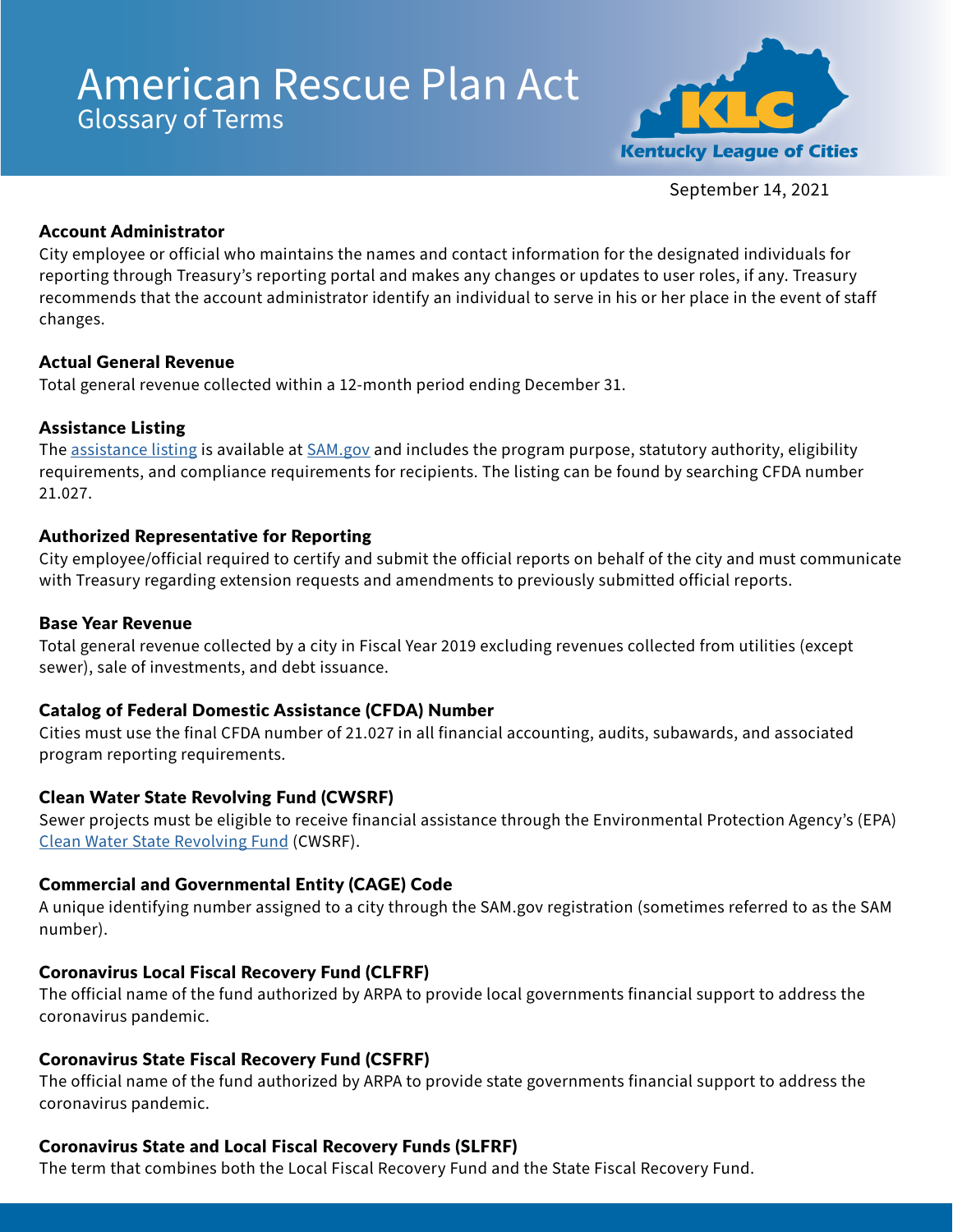## Counterfactual Revenue

Total general revenue a city could have collected based on the higher of (1) a 4.1% annual growth rate or (2) the city's average annual growth rate for the three fiscal years prior to the pandemic from the base year revenue.

## Drinking Water State Revolving Fund (DWSRF)

Water projects must be eligible to receive financial assistance through the Environmental Protection Agency's (EPA) [Drinking Water State Revolving Fund](https://www.epa.gov/node/235681) (DWSRF).

#### DUNS Number

A unique identifying number provided by *Dun & Bradstreet* to cities and businesses doing business with the federal government.

#### Entitlement Communities

Cities that qualify for direct funding from Treasury because they meet the criteria of the Community Development Block Grant (CDBG) program. Only the Kentucky cities of Ashland, Bowling Green, Covington, Elizabethtown, Henderson, Hopkinsville, Lexington, Louisville, and Owensboro are entitlement communities.

## Federal Award Identification Number (FAIN)

This unique identifying number gets assigned to all financial assistance awards or grants. Each city will receive its own FAIN.

#### ID.me

This service provides secure digital identity verification to government agencies to reduce identity theft. It requires considerable identification including driver's license, Social Security number, and a selfie.

## Non-Entitlement Units (NEUs) of Local Government

Local governments typically serving populations of less than 50,000, including all Kentucky cities except the nine that qualify as entitlement communities.

#### **Obligation**

Orders placed for property and services, contracts and subawards made, and similar transactions during a given period that require payment by the city during the same or a future period.

#### Point of Contact for Reporting

City Employee or officer who serves as the primary contact for receiving official Treasury notifications, including alerts about upcoming reporting, requirements, and deadlines. This individual also completes the city's reports.

#### Project and Expenditure Report

Required reports to Treasury that include project, expenditure, and subaward information. Entitlement communities must file quarterly reports by October 31, 2021, and every three months afterward. Non-entitlement communities must file annual reports, with the first report due October 31, 2021, and annually thereafter.

#### Project Expenditure Category

All projects must fit under one of 66 project expenditure categories, which are detailed in Appendix 1 of the [Compliance and Reporting Guidance](https://home.treasury.gov/system/files/136/SLFRF-Compliance-and-Reporting-Guidance.pdf) document.

#### Project Identification Number

Each project must have a unique number assigned to it by the city for reporting purposes.

#### Qualified Census Tracts (QCTs)

[These areas](https://www.huduser.gov/portal/sadda/sadda_qct.html) must have 50% of households with incomes below 60% of the area median gross income (AMGI) or have a poverty rate of 25% or more. The ARPA guidance provides more flexibility for programs occurring in a QCT.